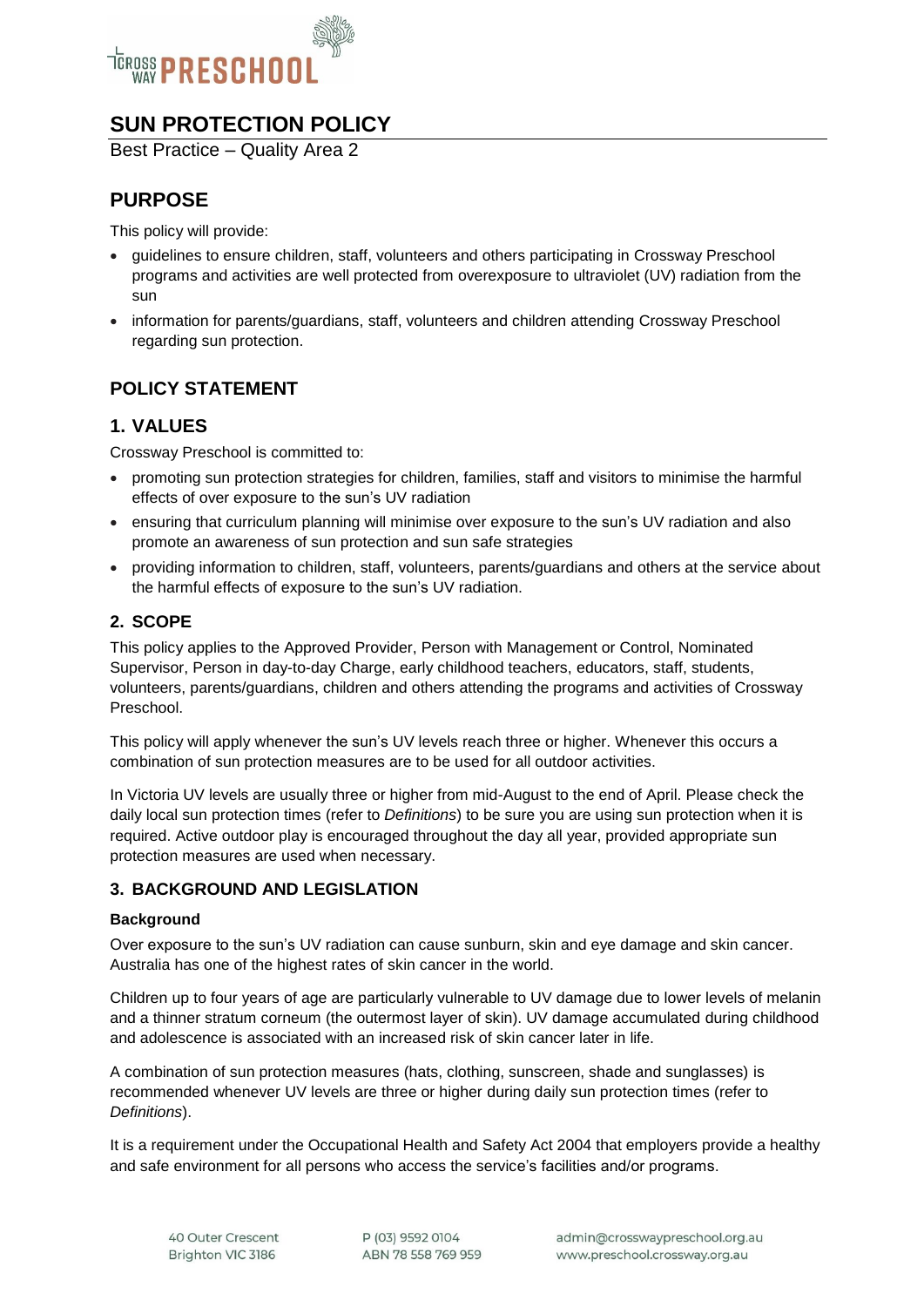# $\bar{\rm \overline{C}}$ ross $\bar{\bf D}$ **RESCHOO**

Legislation that governs the operation of approved children's services is based on the health, safety and welfare of the children and requires that children are protected from hazards and harm.

#### **Legislation and standards**

Relevant legislation and standards include but are not limited to:

- *Child Wellbeing and Safety Act 2005* (Vic) (Part 2: Principles for Children)
- *Education and Care Services National Law Act 2010*: Section 167
- *Education and Care Services National Regulations 2011*: including Regulations 100, 101, 113, 114, 168(2)(a)(ii)
- *National Quality Standard,* Quality Area 2: Children's Health and Safety
	- Standard 2.3: Each child is protected
		- $-$  Element 2.3.2: Every reasonable precaution is taken to protect children from harm and any hazard likely to cause injury
- *Occupational Health and Safety Act 2004*

## **4. DEFINITIONS**

The terms defined in this section relate specifically to this policy. For commonly used terms e.g. Approved Provider, Nominated Supervisor, Regulatory Authority etc. refer to the *General Definitions* section of this manual.

**Clothing for sun protection:** Clothing that is loose-fitting, made from cool, densely woven fabric and covers as much skin as possible: tops with elbow-length sleeves and, if possible, collars and kneelength or longer shorts and skirts. Singlet tops and shoestring tops/dresses do not provide adequate protection in the sun.

**Daily sun protection times:** Times when it is estimated that the sun's UV radiation will be three or higher. Information about the daily sun protection times is available in the weather section of the daily newspaper, on the SunSmart website at: [www.sunsmart.com.au,](http://www.sunsmart.com.au/) at myuv.com.au, as a free SunSmart app and as a free widget that can be added to websites.

**Shade:** An area sheltered from direct and indirect sun, such as a large tree, canopy, veranda or artificial cover. Shade can be built, natural or temporary and can reduce overall exposure to the sun's UV by 75%. When combined with appropriate clothing, hats and sunscreen, children can be well protected from UV over exposure when outdoors. Research shows that preschool environments with trees, shrubbery, and broken ground not only provides better sun protection in outdoor play but also triggers more physical activity.

**Sunhat:** SunSmart recommends broad-brimmed, legionnaire or bucket-style hats that shade the face, neck and ears. Baseball caps and visors offer little protection to the cheeks, ears and neck, and are not recommended.

**Sunglasses:** Sunglasses are optional. If worn, it is recommended that glasses are a close fitting, wraparound style that meet the Australian Standard 1067 (Sunglasses: Category 2, 3 or 4) and cover as much of the eye area as possible. Wearing a hat with a brim that shades the eyes can also reduce UV radiation to the eyes by 50%.

**Sunscreen:** SPF 30 (or higher) broad-spectrum, water-resistant sunscreen. Sunscreen should be reapplied every two hours, even when labelled 4 hours water resistance. Monitor the expiry date and store in a cool, dry place. From 3 years of age, children are encouraged to apply their own sunscreen under supervision of staff to help develop independent skills ready for school.

**SunSmart:** The name of the program conducted by Cancer Council to help prevent skin cancer: [www.sunsmart.com.au](http://www.sunsmart.com.au/)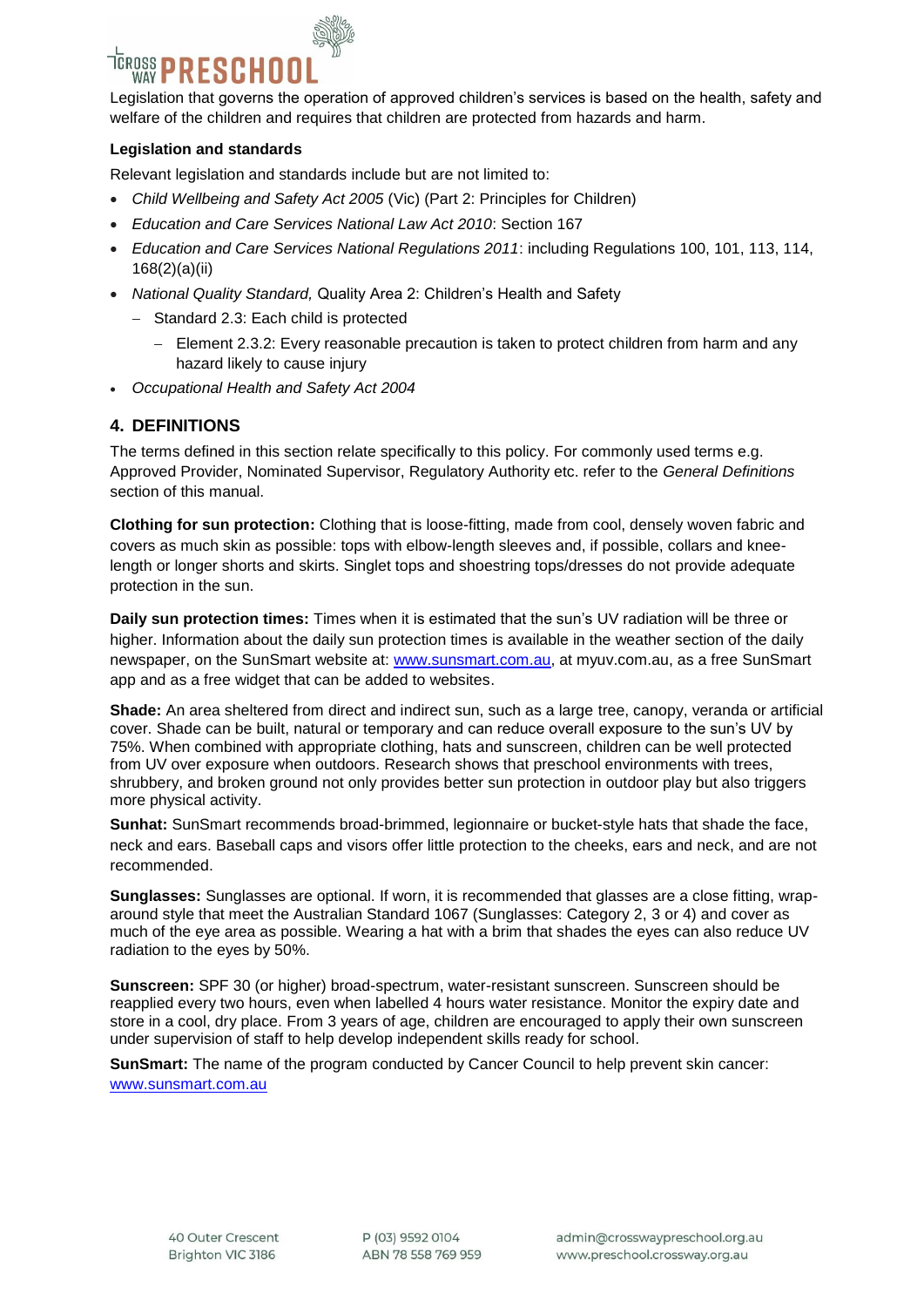# <sup>TEROSS</sup> PRESCHO **5. SOURCES AND RELATED POLICIES**

#### **Sources**

- AS/NZS 4685.0:2017, Playground equipment and surfacing Development, installation, inspection, maintenance and operation.*6.2.1 General considerations, 6.3.9 Shade and sun protection, Appendix A Shade and sun protection*
- Safe Work Australia: [Guide on exposure to solar ultraviolet radiation \(UVR\)](https://www.safeworkaustralia.gov.au/system/files/documents/2001/guide-exposure-solar-ultraviolet-radiation_1.pdf) (2019)
- Cancer Council Australia: [www.cancer.org.au/sunsmart](http://www.cancer.org.au/sunsmart)
- Get Up & Grow: Healthy eating and physical activity for early childhood. Department of Health resources. Particularly Section 2 of the Director/Coordinator Book and the Staff Book: <http://www.health.gov.au/internet/main/publishing.nsf/Content/phd-early-childhood-nutrition-resources>
- SunSmart: [www.sunsmart.com.au](http://www.sunsmart.com.au/)
- Victorian Institute of Teaching (VIT) [The Victorian Teaching Profession Code of Conduct](http://www.vit.vic.edu.au/__data/assets/pdf_file/0018/35604/Code-of-Conduct-2016.pdf) Principle 3.2
- [Australian Professional Standards for Teachers](http://www.vit.vic.edu.au/__data/assets/pdf_file/0005/38678/Opportunities-for-demonstrating-the-APST-through-Inquiry-approach.pdf) (APST) Standard 4.4 and 7.2
- ARPANSA [Radiation Protection Standard for Occupational Exposure](http://www.arpansa.gov.au/pubs/rps/rps12.pdf) to Ultraviolet Radiation (2006)
- Belonging, Being and Becoming [The Early Years Learning Framework](https://www.education.gov.au/early-years-learning-framework) (July 2009)
- [Victorian Early Years Learning and Development Framework](http://www.education.vic.gov.au/childhood/providers/edcare/pages/veyladf.aspx?Redirect=1) (VEYLDF) (May 2016)
- Victorian School Building Authority (VSBA) **Building Quality Standards Handbook (BQSH)**: Section 5.1.4 Shade Areas (2020)
- AS 4174:2018 Knitted and woven shade fabrics
- AS/NZS 1067.1:2016, Eye and face protection Sunglasses and fashion spectacles
- AS 4399:2020, Sun protective clothing Evaluation and classification
- AS/NZS 2604:2012 Sunscreen products Evaluation and classification
- Australian Government Therapeutics Goods Administration (TGA) Australian regulatory guidelines for sunscreens: 4. Labelling and advertising – [directions for use of the product](https://www.tga.gov.au/book/4-labelling-and-advertising)

#### **Service policies**

- *Excursions and Service Events Policy*
- *Nutrition, Oral Health and Active Play Policy*
- *Occupational Health and Safety Policy*
- *Supervision of Children Policy*

## **RESPONSIBILITIES**

#### **The Approved Provider and Person with Management or Control is responsible for:**

- meeting the standards and requirements of the SunSmart early childhood program
- ensuring that this policy is up to date with current SunSmart recommendations: [www.sunsmart.com.au](http://www.sunsmart.com.au/)
- ensuring parents/guardians are informed about the *Sun Protection Policy* on enrolment, including the need to provide an appropriate sunhat and clothing for sun protection (refer to *Definitions*) for their child when attending the service
- providing a supply of sunscreen for use on all persons to whom this policy applies
- ensuring parents/guardians provide an authority for staff to apply sunscreen prior to their child commencing at the service (refer to Attachment 1) and that this is stored with each child's enrolment record (refer to *Definitions*)
- ensuring children wear appropriate sunhats, clothing for sun protection and sunscreen when attending the service
- providing appropriate spare sunhats for children and adults that will be laundered after each use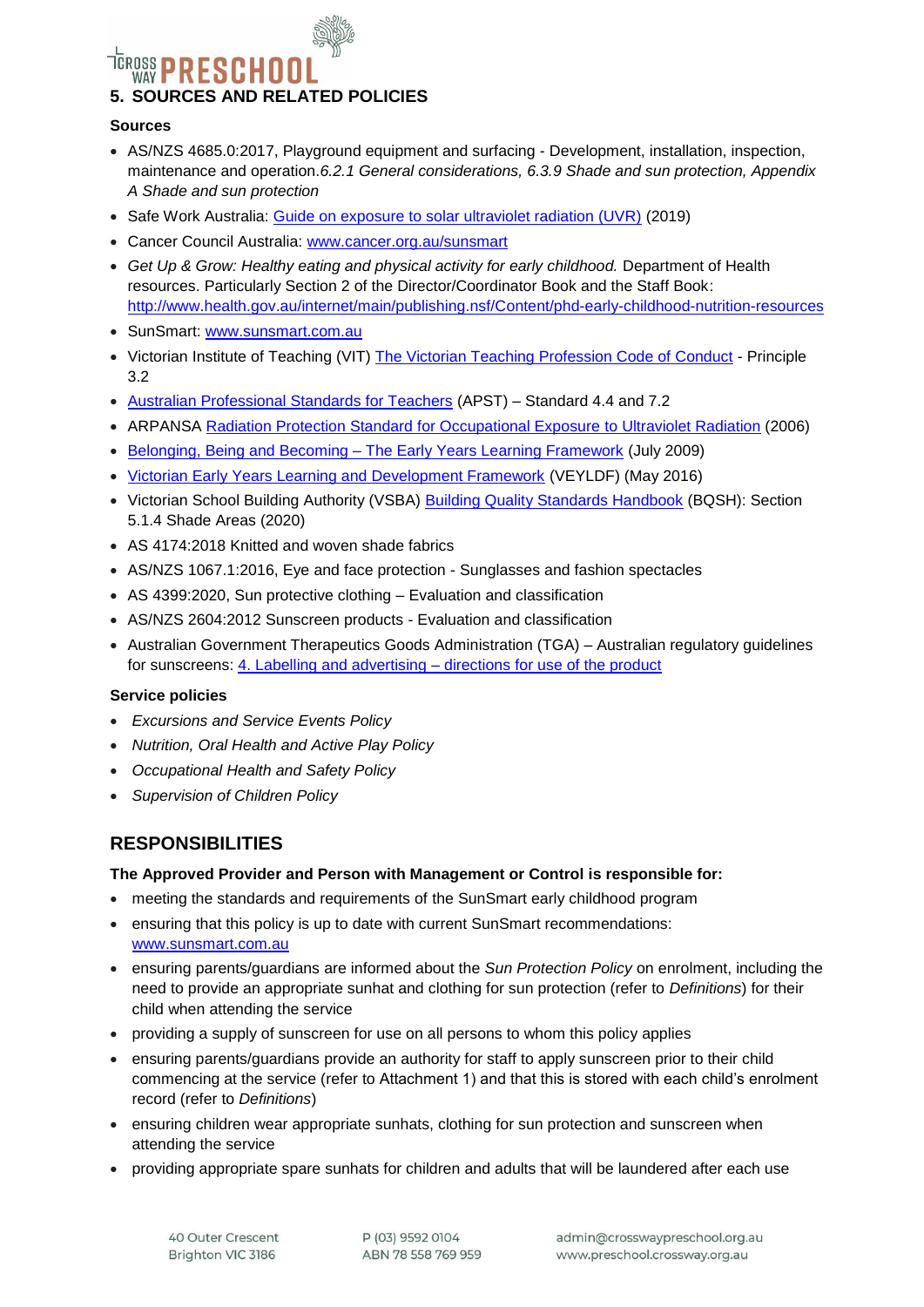

- ensuring there is adequate shade in the service grounds to protect children from over exposure to UV radiation (Regulation 114)
- ensuring that program planning includes the application of a combination of sun protection measures for outdoor activities during the times specified in the *Scope* of this policy
- ensuring that the availability of shade is considered in a risk assessment prior to conducting excursions and other outdoor events (Regulations 100, 101)
- ensuring that information on sun protection is incorporated into the educational program (refer to the SunSmart website)
- ensuring all staff, children and other participants at the service wear sunhats, clothing for sun protection and sunglasses (optional) when outside, apply sunscreen and seek shade during the times specified in the *Scope* of this policy
- ensuring all staff are aware of the special needs of infants. Babies under 12 months should not be exposed to direct sun. They should remain in full shade and always be well-protected through the use of hats and cool, covering clothing when outside. With parental consent small amounts of a suitable SPF30 (or higher) broad-spectrum water-resistant sunscreen may be applied to babies over 6 months
- reinforcing this policy by providing information on sun protection (available on the SunSmart website) to service users via newsletters, noticeboards, meetings and websites etc.

#### **The Nominated Supervisor, Person in day-to-day charge and early childhood teachers are responsible for:**

- ensuring parents/guardians are informed of the *Sun Protection Policy* on enrolment, including the need to provide an appropriate sunhat and clothing for sun protection (refer to *Definitions*) for their child when attending the service
- obtaining a parent's/guardian's authority for staff to apply sunscreen prior to their child commencing at the service (Attachment 1) and storing this with each child's enrolment record (refer to *General Definitions*)
- ensuring program planning includes the application of a combination of sun protection measures for outdoor activities during the times specified in the *Scope* of this policy
- ensuring educators and staff are aware of the special needs of infants. Babies under 12 months should not be exposed to direct sun. They should remain in full shade and always be well-protected through the use of hats and cool, covering clothing when outside. With parental consent small amounts of a suitable SPF30 (or higher) broad-spectrum water-resistant sunscreen may be applied to babies over 6 months.
- ensuring the sun protection times on the SunSmart website or the SunSmart app are accessed daily to assist with the implementation of this policy
- ensuring information on sun protection is incorporated into the educational program (refer to the SunSmart website)
- ensuring that the availability of shade is considered in a risk assessment prior to conducting excursions and other outdoor events (Regulations 100, 101).

#### **Early Childhood teacher, educators and all other staff are responsible for:**

- accessing the daily sun protection times on the SunSmart or MyUV websites or the SunSmart app to assist with the implementation of this policy
- wearing sunhats, clothing for sun protection (refer to *Definitions*) and sunglasses (optional) when outside, applying sunscreen and seeking shade during the times specified in the *Scope* of this policy
- ensuring each child, and any other participant at the service, wears an appropriate sunhat, clothing for sun protection and sunscreen for all outdoor activities during the times specified in the *Scope* of this policy
- keeping babies under 12 months out of direct sun whenever UV levels are three or higher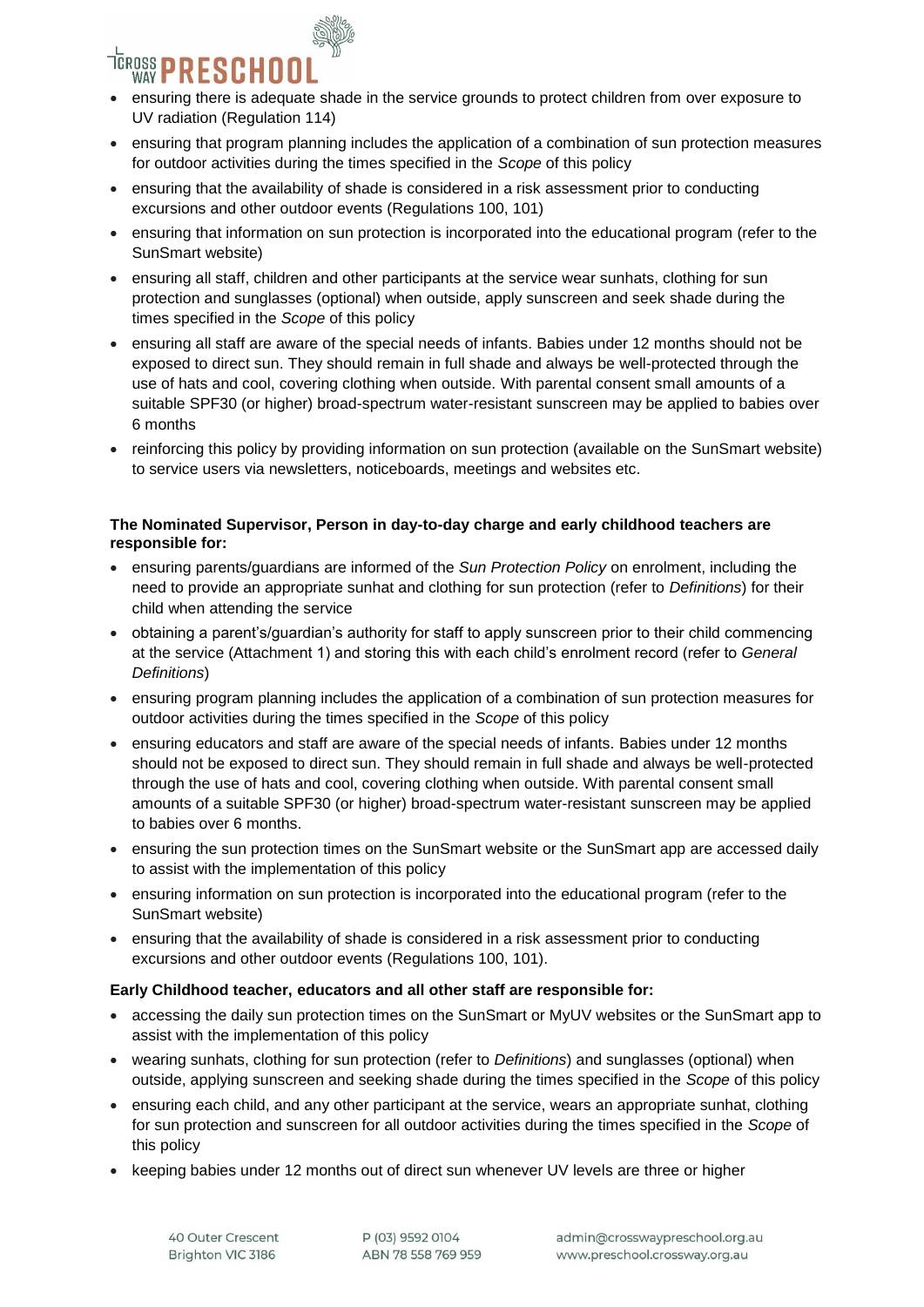

- checking that all sunhats brought to the service meet the SunSmart recommendation for adequate protection, are named and stored individually
- ensuring spare sunhats are laundered after each use
- applying sunscreen (refer to *Definitions*) to children's exposed skin except in cases where parents/guardians have not given authority. Where possible this should be done 20 minutes before going outdoors. Children, where appropriate, will be encouraged to apply sunscreen with the assistance of an educator (sunscreen is to be reapplied every two hours)
- storing sunscreen in a cool place and monitoring the expiry date including for sunscreen supplied by parents/guardians
- ensuring that children without appropriate sunhats or clothing for sun protection play in the shade or in a suitable area protected from the sun
- encouraging children to seek shade when playing outside and utilise shaded areas for outdoor equipment that is not fixed during the times specified in the *Scope* of this policy
- encouraging children to wear sunhats when travelling to and from the service
- ensuring that sun protection strategies are a priority when planning excursions
- co-operating with their employer with respect to any action taken by the employer to comply with the *Occupational Health and Safety Act 2004*.

#### **Parents/guardians are responsible for:**

- providing a named, SunSmart approved sunhat (refer to *Definitions*) for their child's use at the service
- applying sunscreen to their child before the commencement of each session during the times specified in the *Scope* of this policy
- providing written authority for staff to apply sunscreen to their child
- providing, at their own expense, an alternative sunscreen to be left at the service if their child has a particular sensitivity to the sunscreen provided by the service
- wearing a sunhat, clothing for sun protection (refer to *Definitions*) and sunglasses (optional) when outside at the service, applying sunscreen and seeking shade during the times specified in the *Scope* of this policy.

#### **Volunteers and students, while at the service, are responsible for following this policy and its procedures.**

## **EVALUATION**

In order to assess whether the values and purposes of the policy have been achieved, the approved provider and person with management or control will:

- regularly seek feedback from educators, staff, parents/guardians, children, management and all affected by the policy regarding its effectiveness
- monitor the implementation, compliance, complaints and incidents in relation to this policy
- keep the policy up to date with current legislation, research, policy and best practice
- revise the policy and procedures as part of the service's policy review cycle, or as required
- notifying all stakeholders affected by this policy at least 14 days before making any significant changes to this policy or its procedures unless a lesser period is necessary due to risk.

## **ATTACHMENTS**

Attachment 1: Authority for staff to administer sunscreen

## **AUTHORISATION**

This policy was adopted by the approved provider of Crossway Preschool on the 14th of October 2021.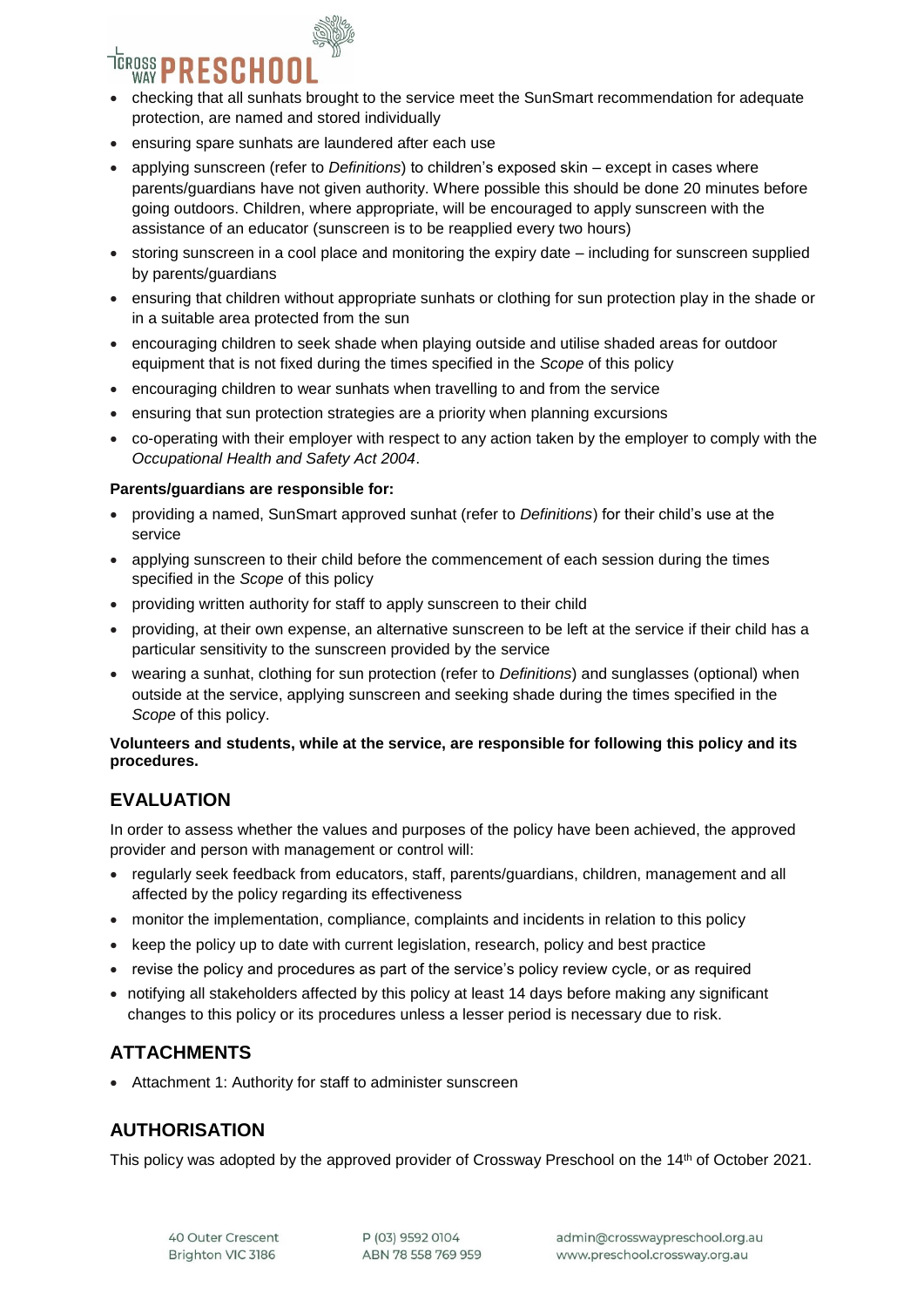

## **ACKNOWLEDGEMENTS**

This policy has been reviewed and approved by Cancer Council Victoria April 2021.